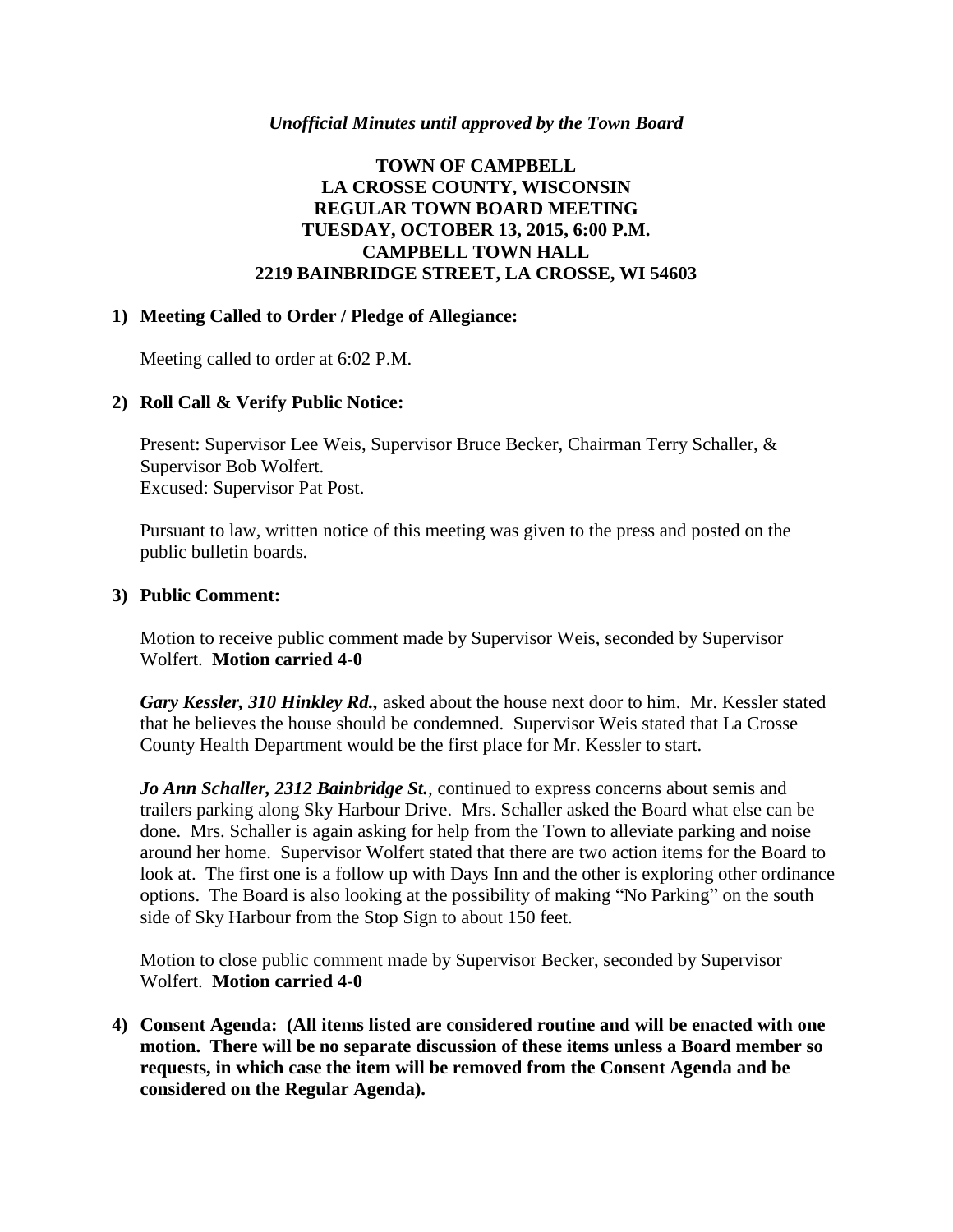**A) Approval of Minutes:** Regular Town Board Meeting 09/08/2015, Special Board Meeting 09/29/2015, Special Board Meeting 10/06/2015

### **B) Plan Commission Meeting Recommendations: 10/06/2015**

**1)** Petition #18-2015, Daniel Nelson, O.B.O. Star of the Sea LLC, petition to rezone parcel #4-859-1 from the Rural Residential District to the Commercial District for the purpose of operating a restaurant and marina. **(Recommendation to Approve)**

## **C) Payment of Bill:**

Motion to approve the Consent Agenda made by Supervisor Weis, seconded by Supervisor Becker. **Motion carried 4-0**

### **5) Business:**

**A)** La Crosse Area Convention and Visitor's Bureau update, Dan Kapanke.

Dan Kapanke gave an update to the Town Board regarding a new State Statute that will take effect January 2016 the will alter the way the Town can use room taxes. The new law would state that 70% of taxes would have to be used toward promoting tourism in the Town and the other 30% could be used for General Fund purposes. Currently the Town retains 55% of room taxes collected and 45% goes to the La Crosse Area Convention and Visitor's Bureau. Mr. Kapanke also gave an update regarding the combination of the La Crosse Area Conventions and Visitor's Bureau and City of Onalaska's Visitor's Bureau to create the La Crosse County Convention and Visitor's Bureau.

## **No Action Taken**

**B)** Catgut Marina, Inc. Daniel Nelson, Agent, Application for a Class "B" Combination Liquor License at 131 Clinton St. (Clerk)

Clerk Hawkins stated that publication for the license was published in the La Crosse Tribune on October  $6<sup>th</sup>$ ,  $7<sup>th</sup>$ , and  $8<sup>th</sup>$ . Clerk Hawkins also stated that this would be the first Reserve Combination Class "B" Liquor License to be issued. There is an initial \$10,000 fee for a reserve license that can be used toward any general fund activity.

Motion to approve Catgut Marina, Inc., Daniel Nelson, Agent, a Reserve Class "B" Combination Liquor License for 131 Clinton Street made by Supervisor Weis, seconded by Supervisor Becker. **Motion carried 4-0**

**C)** Approval of a Temporary Class "B" Retailer's License for the French Island Lion's Club for October 24, 2015 at the Community Center. (Clerk)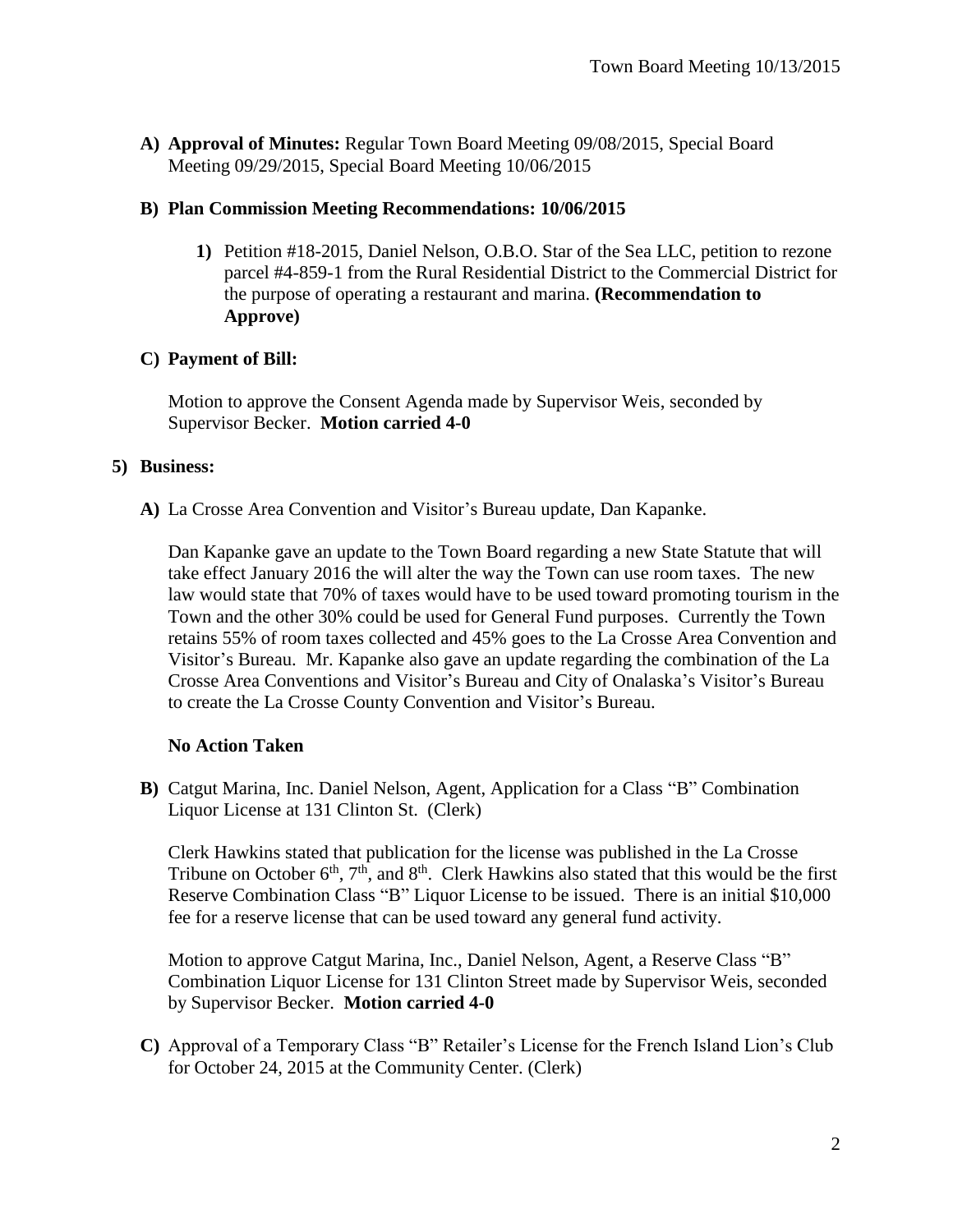Motion to approve a Temporary Class "B" Retailer's License for the French Island Lion's Club for October 24, 2015 at the Community Center made by Supervisor Wolfert, seconded by Supervisor Becker. **Motion carried 4-0**

**D)** Discussion with Tim Ehler, Ehler Insurance, regarding employee health insurance plans for fiscal year 2016. (Clerk)

Clerk Hawkins mentioned that Mr. Ehler was unable to attend tonight's meeting but was able to give the Board some tentative prices to review. Clerk Hawkins mentioned that like last year, there could be some savings to employee health insurance with going to a different carrier, both for the Town and the employee. Clerk Hawkins was asking the Board if they would like to move forward in gathering more information or just continue offering employee health insurance through the State Plan.

Motion to opt out of the State Health Insurance Plan so that the Town may explore other Health Insurance options made by Supervisor Wolfert, seconded by Supervisor Weis. **Motion carried 4-0**

Clerk Hawkins asked the Board if a Special Meeting on Tuesday, October 27, 2015 at 5:00pm would work for a budget working session and health insurance plans with Town Employees. All members present agreed.

**E)** Law Enforcement Mutual Assistance agreement with the City of La Crosse and the City of Onalaska. (Held Over) (Gavrilos)

Motion to accept the Law Enforcement Mutual Assistance Agreement made by Supervisor Becker, seconded by Chairman Schaller. **Motion carried 3-1 (Supervisor Wolfert voted no)**

**F)** Discussion on sale of 1994 International. (Becker)

Motion to approve the bid of \$10,750.00 for the sale of the 1994 International Dump Truck made by Supervisor Becker, seconded by Supervisor Weis. **Motion carried 4-0**

**G)** Approval of land lease agreement with 100 Harborview Partners for Town of Campbell Welcome Sign. (Clerk)

Motion to approve the renewal of a land lease agreement with 100 Harborview Partners for Town of Campbell Welcome Sign made by Supervisor Wolfert, seconded by Supervisor Weis. **Motion carried 3-1 (Supervisor Becker voted no)**

**H)** Appointment of secretary for the Planning & Zoning Commission. (Clerk)

Clerk Hawkins mentioned to the Board that the current secretary of the Planning  $\&$ Zoning Commission is no longer interested in this position. Clerk Hawkins stated that by ordinance, the Planning & Zoning Commission should appoint their own secretary.